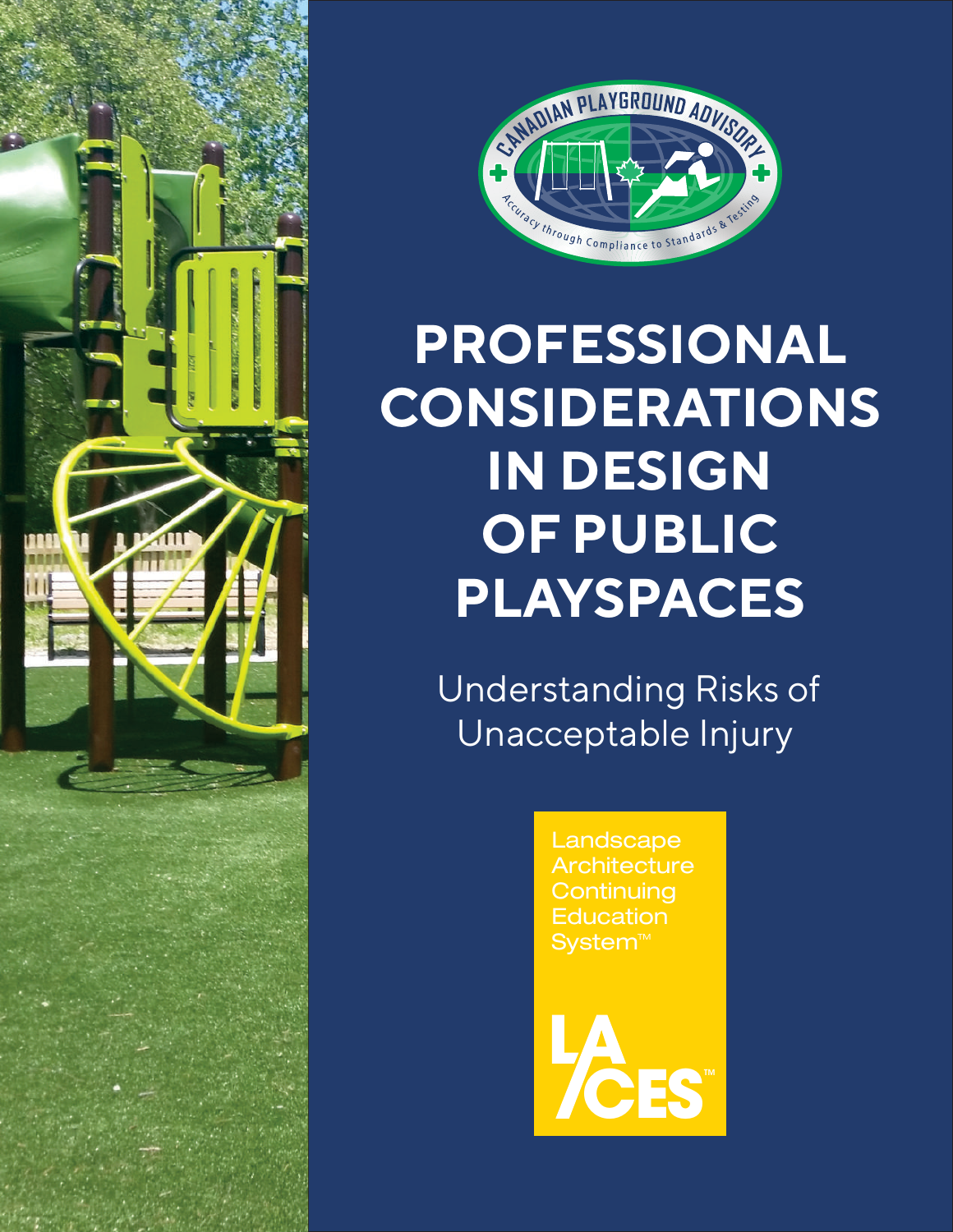

## **Professional Considerations in Design of Public Playspaces Understanding Risk of Unacceptable Injury www.standardscompliance.thinkific.com**

Every type of surface has the potential to fail to perform as expected. Manufacturers and distributors are obligated to market the advantageous aspects of their products but what questions should the owner/purchaser be asking of the supplier that they might not be disclosing. Playgrounds are a place of wonder for all to enjoy irrespective of ability or age. Without the knowledge necessary to purchase the appropriate surface system for your playground you are likely to experience problems with maintaining your playground in compliance with the current public playground standards and guidelines.

Learning objectives include.

Understanding the considerations for a risk assessment by the designer of the playground is steered by surfacing choices.

- $\triangleright$  The history of impact attenuation and severity of injury.
- $\triangleright$  Mechanism of injury prevention and severity reduction
- $\triangleright$  What is an acceptable injury to a child?
- $\triangleright$  How many playground injuries are there per year?
- $\triangleright$  What are the main causes of these injuries?
- $\triangleright$  What are the most frequent types of injuries?
- $\triangleright$  What is the cost?
- ➢ How many traumatic brain injuries are sustained on playgrounds annually?

Understanding the current Standards of care for Public Playground Impact Attenuating Surfacing

- $\triangleright$  CSA Z614-20, contains performance requirements for impact attenuation of surfacing and a risk assessment option
- ➢ US CPSC Handbook for Public Playground Safety
- ➢ ASTM F1292 *Standard Specification for Impact Attenuation of Surfacing Materials Within the Use Zone of Playground Equipment*
- ➢ ASTM F3313- *Standard Test Method for Determining Impact Attenuation of Playground Surfaces Within the Use Zone of Playground Equipment as Tested in the Field*